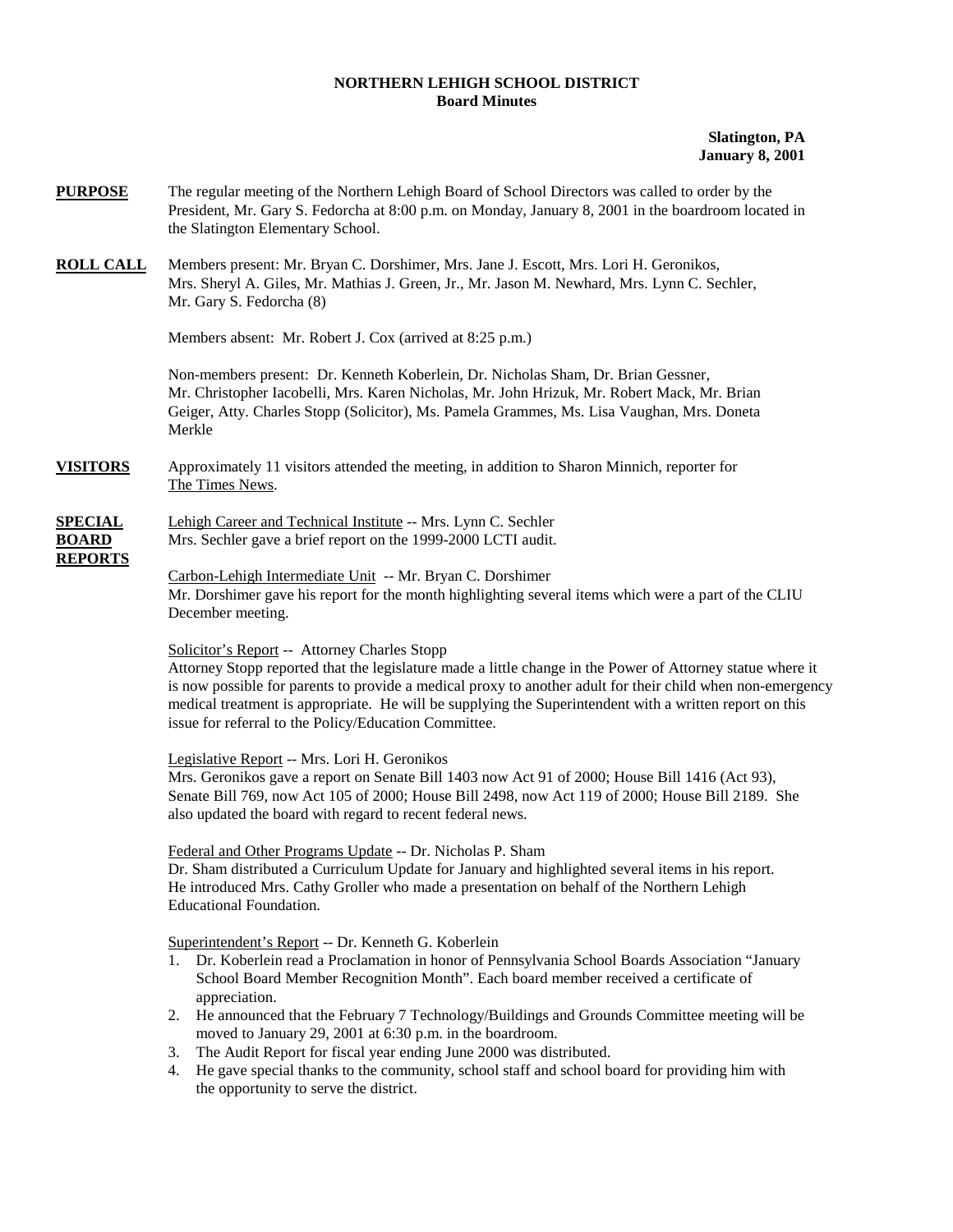| Executive<br>Session                                   | An Executive Session was held for personnel following the meeting.                                                                                                                                                                                                                                                                                                                                                                           |                          |                                                                                                                                                                                                            |  |  |
|--------------------------------------------------------|----------------------------------------------------------------------------------------------------------------------------------------------------------------------------------------------------------------------------------------------------------------------------------------------------------------------------------------------------------------------------------------------------------------------------------------------|--------------------------|------------------------------------------------------------------------------------------------------------------------------------------------------------------------------------------------------------|--|--|
| <b>PERSONNEL</b>                                       | Motion made by Mr. Dorshimer, with a second made by Mr. Green, that the Board of Education<br>approve the following items listed under Personnel:                                                                                                                                                                                                                                                                                            |                          |                                                                                                                                                                                                            |  |  |
| Appointments                                           | Kelly L. Kromer<br>Assignment:<br>Salary:                                                                                                                                                                                                                                                                                                                                                                                                    |                          | Temporary Vacancy Replacement Teacher<br>Grade 3 - Slatington Elementary School<br>Replacing Kori Dibilio who has been granted an unpaid leave.                                                            |  |  |
|                                                        |                                                                                                                                                                                                                                                                                                                                                                                                                                              |                          | $$35,200.00$ (prorated) (Appendix A – Step 1 Bachelors on the 2000<br>2001 CBA Salary Schedule)                                                                                                            |  |  |
|                                                        | <b>Effective Date:</b>                                                                                                                                                                                                                                                                                                                                                                                                                       | <b>Termination Date:</b> | On or about February 12, 2001<br>On or about June 13, 2001                                                                                                                                                 |  |  |
| Substitutes-<br>Instructional                          | Employ the following substitute teachers for the 2000-2001 school year at the substitute teacher rates<br>of \$70.00 for 1-10 non-consecutive days; \$80.00 for 11-20 non-consecutive days; and \$90.00 for $21+$<br>non-consecutive days:                                                                                                                                                                                                   |                          |                                                                                                                                                                                                            |  |  |
|                                                        | Amanda Glassic – Effective December 18, 2000 – Elementary Education/ Mentally &/or Physically<br>Handicapped<br>Joseph Tout - Social Studies<br>Lynn Haab - Elementary K-6                                                                                                                                                                                                                                                                   |                          |                                                                                                                                                                                                            |  |  |
| Non-<br>Instructional                                  | Employ the following substitute cafeteria worker for the 2000-2001 school year at the substitute cafeteria<br>rate of \$6.25 per hour:                                                                                                                                                                                                                                                                                                       |                          |                                                                                                                                                                                                            |  |  |
|                                                        | Kathleen Peters - Effective December 15, 2000                                                                                                                                                                                                                                                                                                                                                                                                |                          |                                                                                                                                                                                                            |  |  |
| Sub Sr. High<br>Administrative<br>Detention<br>Monitor | Appoint Roxanne Sagala, as a substitute senior high administrative detention supervisor. She will<br>work two days a week (Tuesday and Thursday) from 2:30 p.m. to 4:00 p.m. throughout the 2000-<br>2001 school calendar year as needed. Salary will be \$15.00 for each day worked.                                                                                                                                                        |                          |                                                                                                                                                                                                            |  |  |
|                                                        | YEA:<br>Mr. Cox, Mr. Dorshimer, Mrs. Escott, Mrs. Geronikos, Mrs. Giles<br>Mr. Green, Mr. Newhard, Mrs. Sechler, Mr. Fedorcha (9)<br>NAY:<br>None $(0)$                                                                                                                                                                                                                                                                                      |                          |                                                                                                                                                                                                            |  |  |
| <b>POLICY</b>                                          | Motion made by Mrs. Sechler, with a second made by Mrs. Giles, that the Board of Education<br>approve the following items listed under Policy:                                                                                                                                                                                                                                                                                               |                          |                                                                                                                                                                                                            |  |  |
| Conferences                                            | Approve the request of Rhonda Frantz to attend a "Notary Public Training" seminar in Allentown on<br>January 26, 2001. Expenses include \$139.00 for registration, \$10.00 for meals, \$10.00 for travel for a<br>total cost of \$159.00.                                                                                                                                                                                                    |                          |                                                                                                                                                                                                            |  |  |
|                                                        | Approve the request of Michele Dotta to attend an Appelbaum Training Institute seminar entitled<br>"Succeeding with Angry Students - Tools for Anger, Aggression, & Oppositional Defiant Disorder"<br>in Allentown on February 27, 2001. Expenses include \$139.00 for registration, \$10.00 for meals,<br>\$6.00 for travel, for a total cost of \$155.00 plus the cost of a substitute teacher and will be paid for<br>through IDEA funds. |                          |                                                                                                                                                                                                            |  |  |
|                                                        | Approve the request of Sandra Hopkins to attend an Appelbaum Training Institute seminar entitled<br>"Succeeding with Angry Students - Tools for Anger, Aggression, & Oppositional Defiant Disorder"<br>in Allentown on February 27, 2001. Expenses include \$139.00 for registration plus the cost of a<br>substitute teacher and has been approved by the district's Continuing Professional Education<br>Committee.                        |                          |                                                                                                                                                                                                            |  |  |
| <b>POLICY</b><br>(Con't.)                              |                                                                                                                                                                                                                                                                                                                                                                                                                                              |                          | Approve the request of Julie Everett to attend a Bureau of Education and Research conference in<br>Allentown on February 7, 2001. Expenses include \$169.00 for registration plus the cost of a substitute |  |  |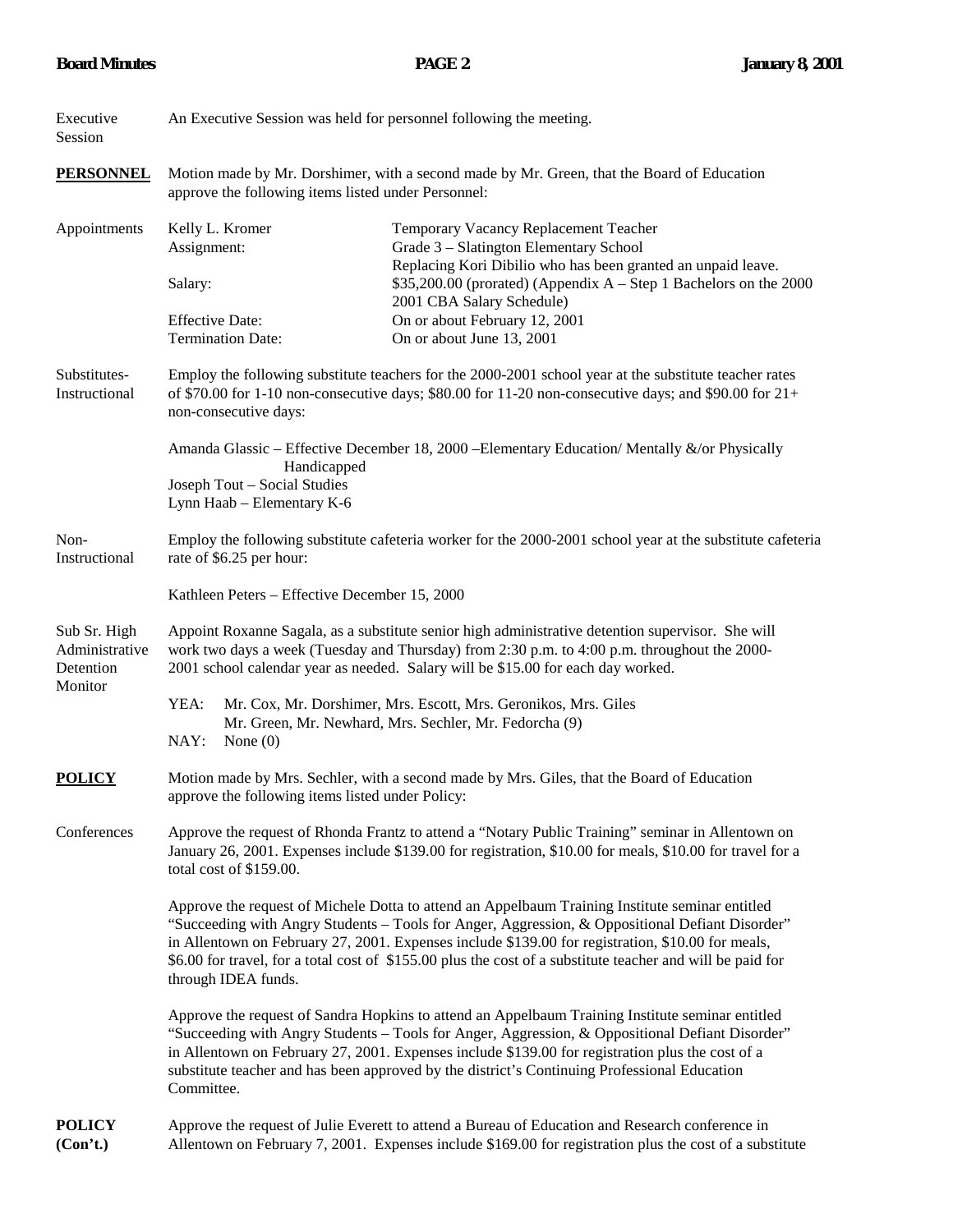teacher for one day and has been approved by the district's Continuing Professional Education Committee.

Approve the request of Lori Geronikos and Jane Escott to attend the Pennsylvania School Boards Association Legislative Leadership Conference in Hershey on January 26 & 27, 2001. Expenses include \$150.00 each for registration, \$99.36 for lodging, 40.00 for meals, \$48.00 for travel for a total cost of \$487.36.

Continue Approve the request of Victoria Burse, German teacher in the senior high school and Rose Timbrell, German German Exchange Club Advisor, to continue the Student Exchange Program between interested Exchange students from the Northern Lehigh School District and the Eduard Spraenger Gymnasium in Program Landau, Germany. Interested students will depart for Germany on June 8 or 9, 2001 and return to the USA on June 30, 2001. Trip participants will be responsible for all expenses; however, they do request liability insurance coverage for the entire group as in the past. The district will also be responsible for substitute coverage for Ms. Burse if it is needed.

High School Approve the Northern Lehigh High School Student Activities Account Statement for November Student 2000.

Activities Account

Junior High Approve the Northern Lehigh Junior High School Student Activities Account Statement for School Student November 2000. Activities Acct.

YEA: Mr. Cox, Mr. Dorshimer, Mrs. Escott, Mrs. Geronikos, Mrs. Giles Mr. Green, Mr. Newhard, Mrs. Sechler, Mr. Fedorcha (9) NAY: None (0)

# **OLD** Motion made by Mrs. Escott, with a second made by Mrs. Sechler, that the Board of Education **BUSINESS** approve Michelle Raber-Gass and Karen M. Kern to serve as community representatives for the Northern Lehigh School District Continuing Professional Education Plan Committee.

- YEA: Mr. Cox, Mr. Dorshimer, Mrs. Escott, Mrs. Geronikos, Mrs. Giles Mr. Green, Mr. Newhard, Mrs. Sechler, Mr. Fedorcha (9) NAY: None (0)
- **NEW** Mr. Cox indicated that the Board has many educational issues to discuss and a budget that needs to **BUSINESS** be prepared without a business manager on staff. He would like to spend some time under new business to discuss some of these issues.

Mr. Newhard addressed the issue of the district not having an appointed Superintendent, only an Acting Superintendent. He felt that the Board and school district does not need to go through a long search for a new Superintendent and that to do so would be detrimental to the district at the present time under the present circumstances.

Appoint Dr. Mr. Newhard made a motion, with a second to his motion made by Mr. Cox, that the Northern Lehigh Nicholas Sham Board of School Directors appoint Dr. Nicholas P. Sham, Sr. as the permanent Superintendent of the As Permanent Northern Lehigh School District. Superintendent

> After some discussion, Attorney Stopp informed the Board that the School Code requires that when there is a vacancy the school board must set an appointed hour for the consideration of appointing a Superintendent and that the secretary shall give at least five days notice to the school board. In light of this, the motion was ruled out of order by President Fedorcha.

**NEW** Annette Farber – Slatington – Felt the board should not rush into this action. She asked if there **BUSINESS** were no other individuals in the district who would be qualified to be Superintendent of Schools. By **(Con't.)** allowing a search it would afford those individuals the opportunity to apply for the position of Superintendent.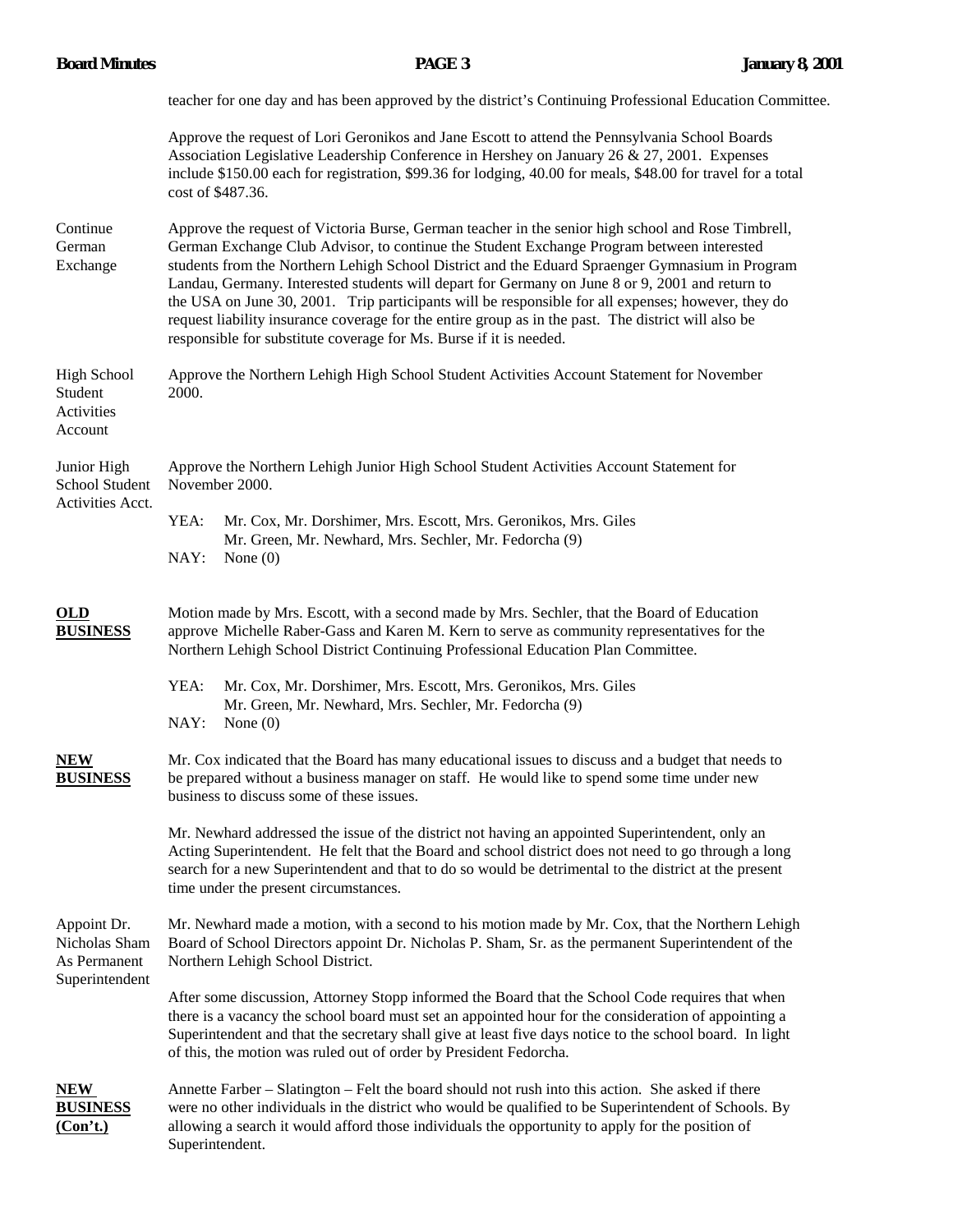| Public<br>Comment                                                       | Earl Snyder – Walnutport – As President of the Northern Lehigh Educational Support Personnel Association,<br>who has worked in this district for 21 years, he supports the appointment of Dr. Sham as Superintendent<br>"The district knows what they have with Dr. Sham who is a qualified individual who has put his heart into<br>Northern Lehigh School District". "The district does not need to go through a search when the district has a<br>qualified individual on staff, promote within the district".<br>Cathy Groller – senior high school teacher – She has had an opportunity to work with Dr. Sham – his heart is in the<br>district and she feels the district would have a bonus hiring someone who is familiar with the district. |  |  |  |  |  |
|-------------------------------------------------------------------------|------------------------------------------------------------------------------------------------------------------------------------------------------------------------------------------------------------------------------------------------------------------------------------------------------------------------------------------------------------------------------------------------------------------------------------------------------------------------------------------------------------------------------------------------------------------------------------------------------------------------------------------------------------------------------------------------------------------------------------------------------|--|--|--|--|--|
|                                                                         |                                                                                                                                                                                                                                                                                                                                                                                                                                                                                                                                                                                                                                                                                                                                                      |  |  |  |  |  |
|                                                                         | As Mrs. Sechler reviewed the recent Pennsylvania School Boards Association Information Legislative<br>Services publication one of the things that was addressed was that there is finally an act that has opened the<br>door for school districts to apply for a waiver for some of the mandates. She photocopied information she<br>obtained from the web site listed in the publication and requested the Finance Committee look at this<br>information as the budget is developed.                                                                                                                                                                                                                                                                |  |  |  |  |  |
| <b>FINANCIAL</b>                                                        | Motion made by Mr. Cox, with a second made by Mr. Newhard, that the Board of Education<br>approve the following financial items:                                                                                                                                                                                                                                                                                                                                                                                                                                                                                                                                                                                                                     |  |  |  |  |  |
| <b>Amend Motion</b>                                                     | Motion made by Mr. Dorshimer, with a second made by Mrs. Sechler that the Board of Education<br>amend the motion and remove Item $A - Ab$ atements from the motion.                                                                                                                                                                                                                                                                                                                                                                                                                                                                                                                                                                                  |  |  |  |  |  |
| Vote On<br>Amended<br>Motion                                            | YEA:<br>Mr. Cox, Mr. Dorshimer, Mrs. Escott, Mrs. Geronikos, Mrs. Giles<br>Mr. Green, Mr. Newhard, Mrs. Sechler, Mr. Fedorcha (9)<br>NAY:<br>None $(0)$                                                                                                                                                                                                                                                                                                                                                                                                                                                                                                                                                                                              |  |  |  |  |  |
| Walnutport<br><b>Real Estate</b><br><b>Tax Payment</b><br>December 2000 | Approve a refund for overpayment of Walnutport Real Estate Taxes for the property owners as listed<br>for the month of December 2000.                                                                                                                                                                                                                                                                                                                                                                                                                                                                                                                                                                                                                |  |  |  |  |  |
| Cash Manage-<br>Summary                                                 | Approve the Arthurs Lestrange Cash Management Portfolio Summary for the month of October ment<br>2000.                                                                                                                                                                                                                                                                                                                                                                                                                                                                                                                                                                                                                                               |  |  |  |  |  |
| Refund of Per<br>Capita Taxes                                           | Approve the refund of the following 2000-2001 per capita taxes. These taxes were paid in duplicate.                                                                                                                                                                                                                                                                                                                                                                                                                                                                                                                                                                                                                                                  |  |  |  |  |  |
|                                                                         | 1. Marcie Rosen<br>\$11.00<br>313 on, PA 18080                                                                                                                                                                                                                                                                                                                                                                                                                                                                                                                                                                                                                                                                                                       |  |  |  |  |  |
|                                                                         | Jane Green<br>2<br>\$11.00<br>251 Main St., Apt. #2, Slatington, PA 18080                                                                                                                                                                                                                                                                                                                                                                                                                                                                                                                                                                                                                                                                            |  |  |  |  |  |
|                                                                         | YEA:<br>Mr. Cox, Mr. Dorshimer, Mrs. Escott, Mrs. Geronikos, Mrs. Giles<br>Mr. Green, Mr. Newhard, Mrs. Sechler, Mr. Fedorcha (9)<br>NAY:<br>None $(0)$                                                                                                                                                                                                                                                                                                                                                                                                                                                                                                                                                                                              |  |  |  |  |  |
| Abatements                                                              | Motion made by Mr. Cox, with a second made by Mrs. Geronikos, that the Board of Education<br>approve abatement of per capita taxes for the resident(s) that fall within the guidelines.                                                                                                                                                                                                                                                                                                                                                                                                                                                                                                                                                              |  |  |  |  |  |
|                                                                         | <b>ROLL CALL:</b><br>YEA:<br>Mr. Cox, Mrs. Escott, Mrs. Geronikos, Mrs. Giles, Mr. Green,<br>Mr. Newhard, Mrs. Sechler, Mr. Fedorcha (8)<br>NAY:<br>None $(0)$<br>Mr. Dorshimer (1) Relative on List<br><b>ABSTAIN:</b>                                                                                                                                                                                                                                                                                                                                                                                                                                                                                                                              |  |  |  |  |  |
| <b>INFORM-</b><br><u>ATION</u>                                          | All Board members received copies of the minutes of the Carbon Lehigh Intermediate Unit<br>Board of Directors meeting held on November 20, 2000.                                                                                                                                                                                                                                                                                                                                                                                                                                                                                                                                                                                                     |  |  |  |  |  |

**Board Minutes 3.1 PAGE 4 PAGE 4 January 8, 2001**